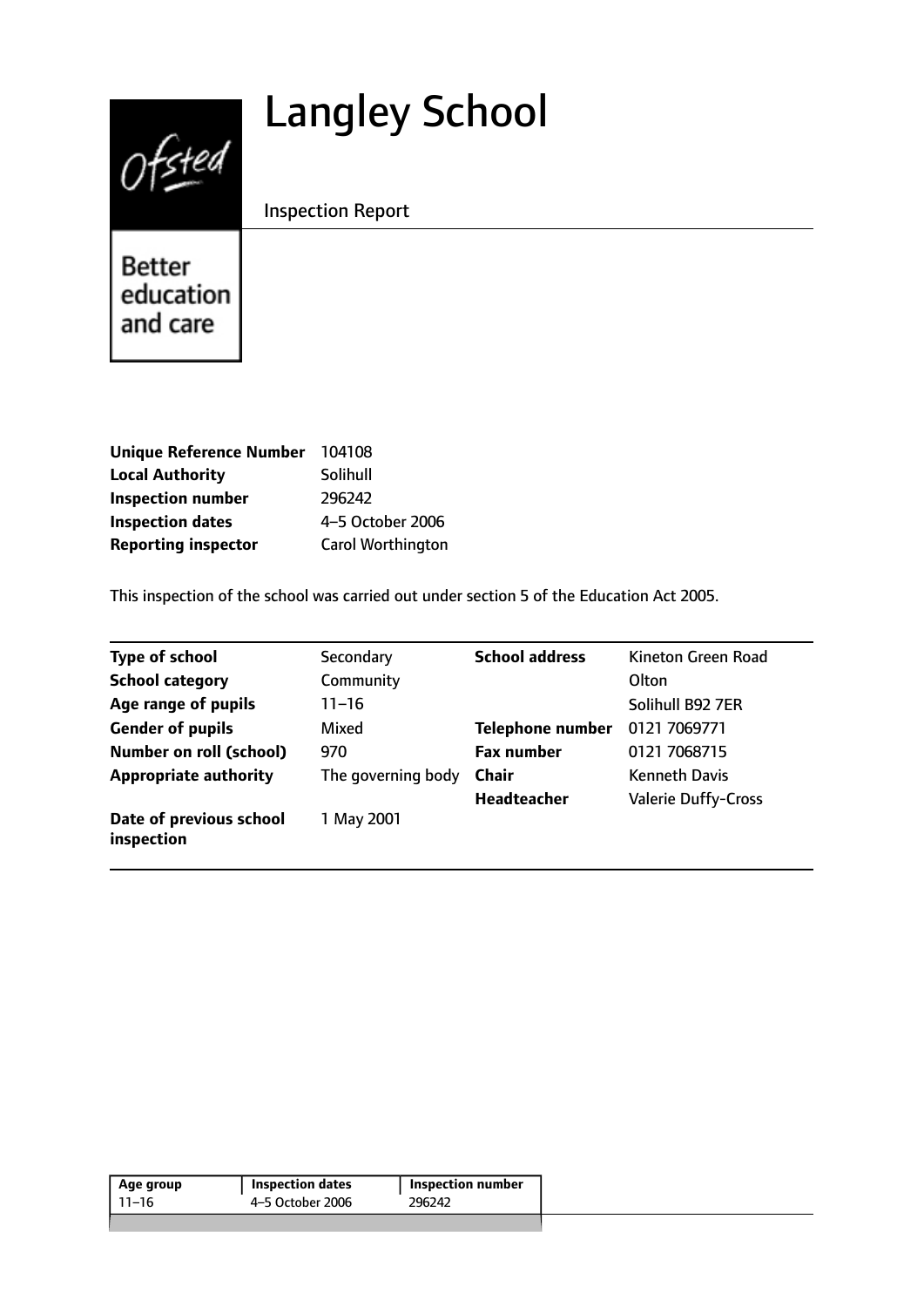© Crown copyright 2006

Website: www.ofsted.gov.uk

This document may be reproduced in whole or in part for non-commercial educational purposes, provided that the information quoted is reproduced without adaptation and the source and date of publication are stated.

Further copies of this report are obtainable from the school. Under the Education Act 2005, the school must provide a copy of this report free of charge to certain categories of people. A charge not exceeding the full cost of reproduction may be made for any other copies supplied.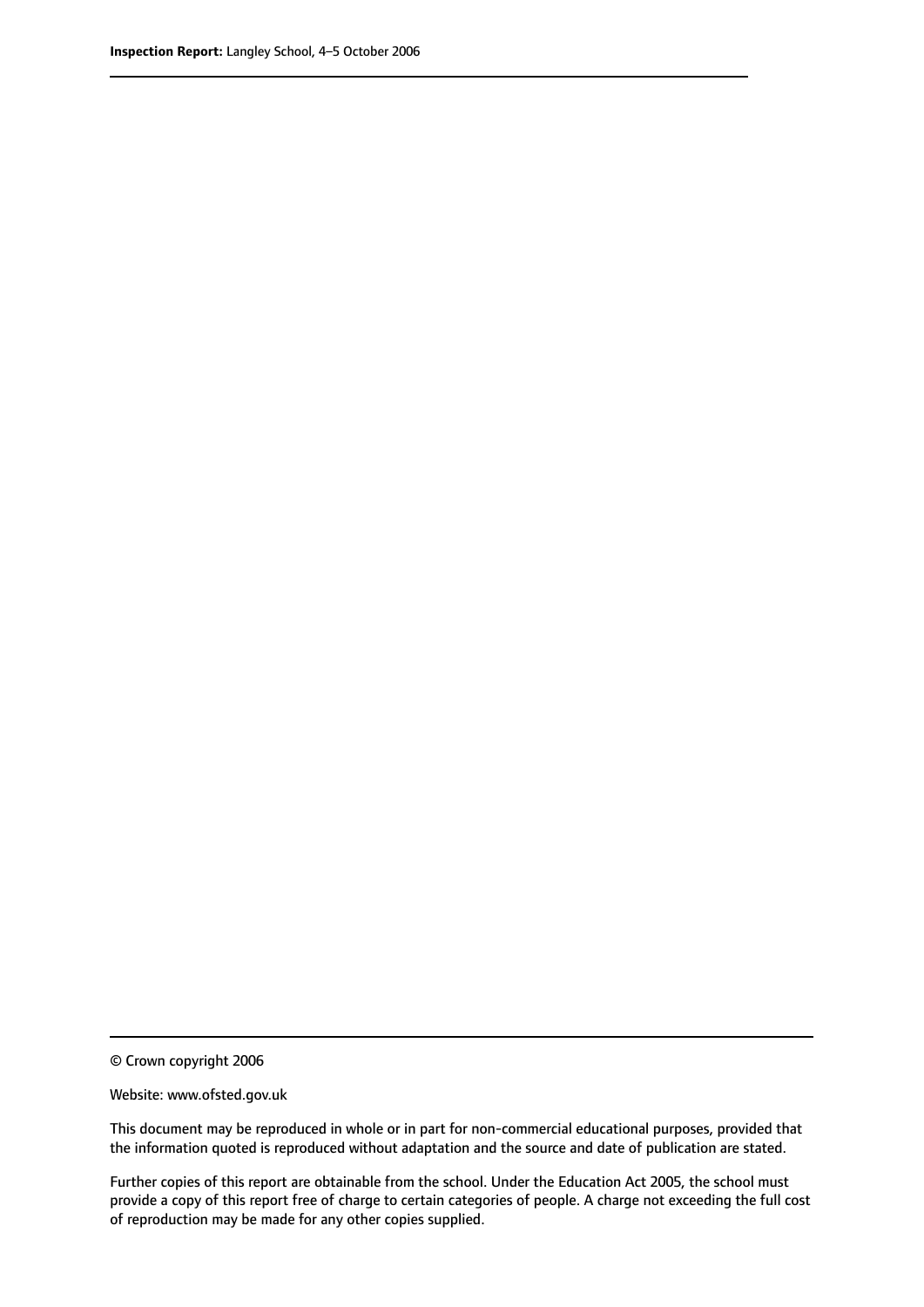# **Introduction**

The inspection was carried out by five Additional Inspectors.

## **Description of the school**

Langley School is a comprehensive school with a wide and mixed catchment area; it has two specialist units - one for pupils with specific learning difficulties and the other for pupils with physical disability. The school has had its performing arts status for four years and has recently been invited to take a further specialism in languages. Attainment on entry is broadly average.

### **Key for inspection grades**

| Good         |
|--------------|
|              |
| Satisfactory |
| Inadequate   |
|              |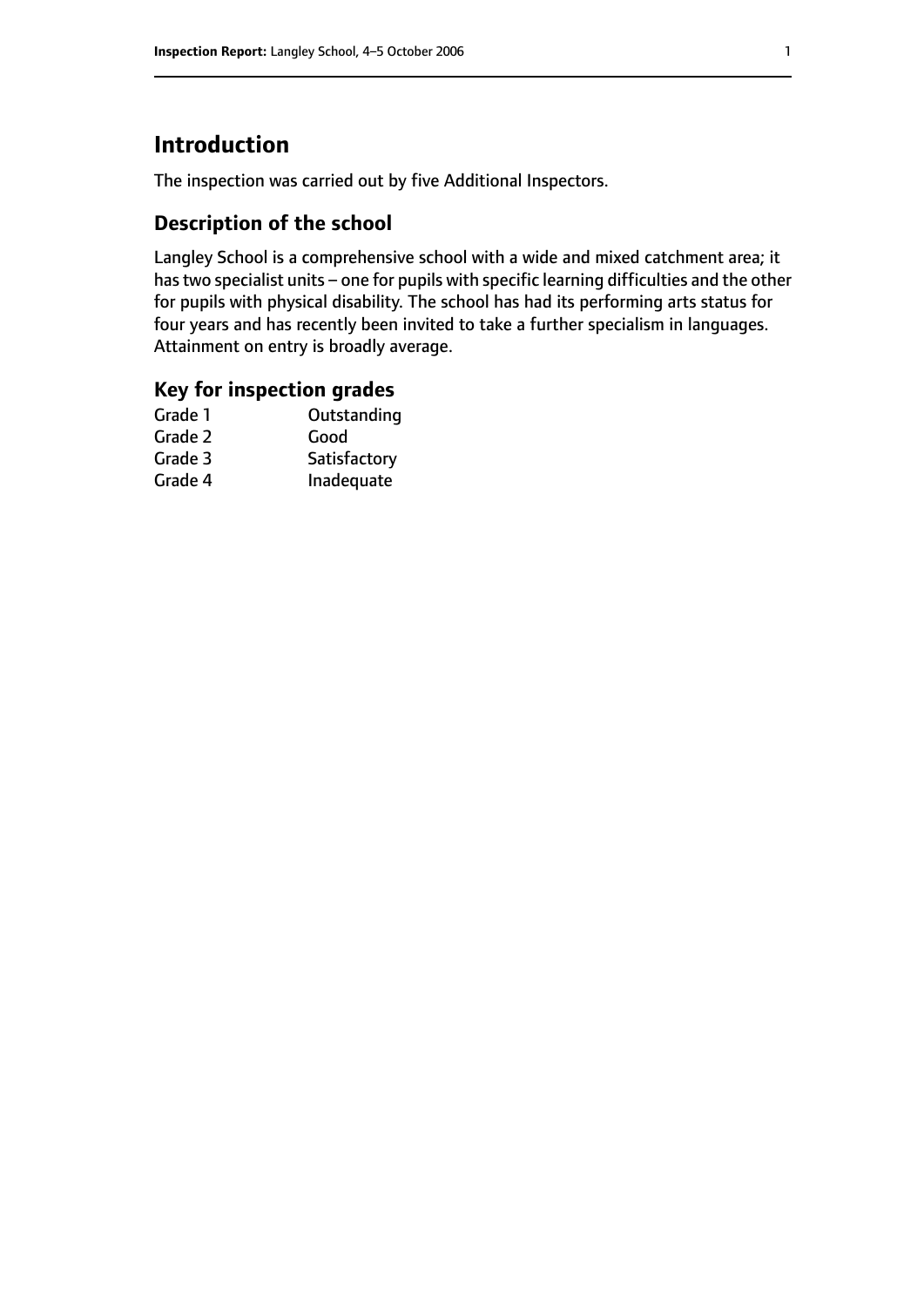# **Overall effectiveness of the school**

#### **Grade: 1**

This is an outstanding school in which standards are high and improving annually because of the headteacher's clarity of vision, very high expectations and relentless pursuit of excellence. There is a vibrant sense of team spirit and healthy competition to exceed the school's challenging targets. Staff and pupils adhere to the school's maxim of 'be the best you can be'. Everyone takes pride in this school. Pupils look smart and behaviour is exemplary. The pupils are well rounded young people who get on well together and with adults; they are delighted by the many opportunities they have. They have a mature attitude to learning and all do well. Pupils with learning difficulties and disabilities and those who speak English as an additional language make excellent progress. The importance of developing literacy and numeracy throughout the curriculum is paramount, and GCSE results, including English and mathematics, are well above average. Pupils also have well developed information and communication technology (ICT) skills. They are prepared very well to take their place in the next stages of their education and, eventually, work. The school's success as a Performing Arts College is nationally recognised through its work in devising the Young Person's Arts Award, which has now been adopted in schools throughout the country. The on-site Dovehouse Theatre activities are highly valued by the school, local community and acting professionals. This year, the school has been invited to take on another specialism in languages. The school sets great store by developing individual staff and pupils alike, who are given opportunities and training to succeed. This aspect has been recognised by Langley's imminent designation as a training school. Teaching is rigorously monitored and evaluated, and its continuing improvement results in a high percentage of outstanding learning and achievement, although lessons are not always planned to challenge all groups of pupils. Some marking gives pupils insufficient guidance on what they need to do to improve their work. Although pupils learn about healthy lifestyles, many remain reluctant to exercise healthy choices when it comes to ordering lunch.

#### **What the school should do to improve further**

- Ensure that lesson planning contains work to challenge pupils of every ability.
- Ensure that all marking gives pupils clear guidance on what they need to do to improve their work.
- Give pupils more guidance on making better choices of food at lunchtime.

# **Achievement and standards**

#### **Grade: 1**

The latest results for national tests and GCSE examinations in 2006 show that the school's performance was higher than that in 2005, which was itself well above average; pupils in Years 9 and 11 made outstanding progress from their average attainment on entry to the school. High standards have been maintained and improved upon for the last four years in both key stages. Achievement of all pupils is outstanding as a result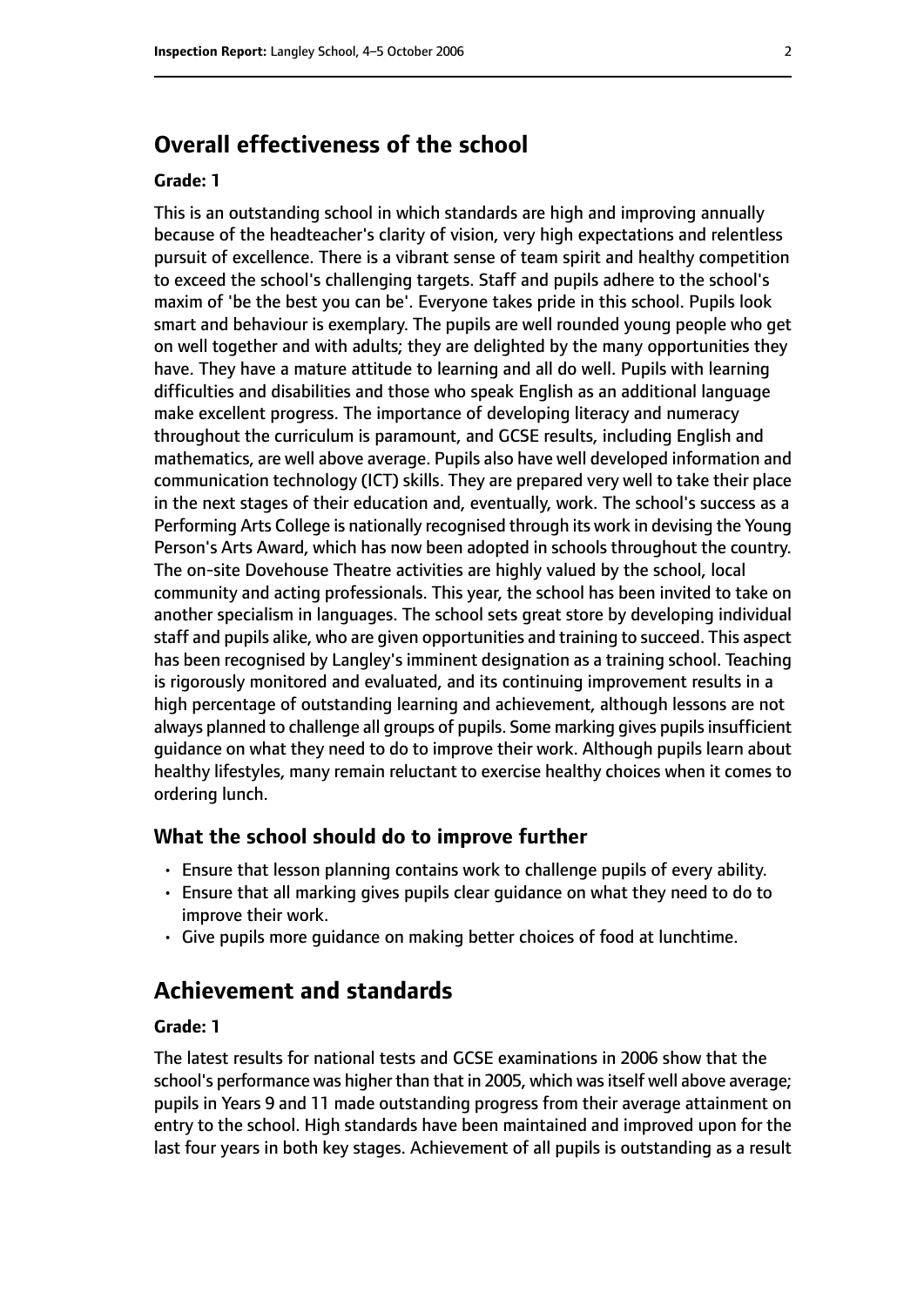of the many challenging and imaginative curriculum opportunities, the high proportion of excellent teaching and pupils' mature attitude to learning. Standardsin mathematics are particularly high; many take GCSE in Year 10 and go on in Year 11 to take GCSE in statistics. Pupils may also begin A level mathematics courses in which they also gain high grades. Standards in English and science are also well above average. The school's performing arts status has brought about outstanding achievements in all arts subjects for a large proportion of pupils. Results are very high and seldom below 90%  $A^*$ –C grades in drama, art and music. Pupils of higher ability and the gifted and talented also take exam courses in Latin, and critical thinking, in which they do well. These are often taken early in Year 10. A significant number also study separate sciencesin which they gain high grades. Pupils with learning difficulties and disabilities make excellent progress towards their targets. They thrive on the high quality of the support provided and their GCSE results this year represent spectacular achievements. Pupils learning English as an additional language do equally well, and some of their achievements are as high as any in the school.

# **Personal development and well-being**

#### **Grade: 1**

Pupils' personal development is outstanding. Behaviour is exemplary and makes a major contribution to the calm atmosphere of the school. Pupils' mature attitude to their work and to each other engenders an excellent work ethos. Attendance is above average and pupils enjoy school. They are particularly enthusiastic about the help teachers give them and about the range of opportunities that are offered outside lessons. Many pupils participate in these activities and in projects such as the National Rock & Pop Festival and the original production of 'Swing Kids'. The collaboration of all members of the school and wider community in productions is remarkable. The spiritual, moral, social and cultural development of pupils is outstanding. Pupils are proud of their school community and readily take responsibility. They are thoughtful and reflective and show understanding and acceptance of differences in society. Pupils feel safe in school and are very appreciative of the care they receive from adults. Bullying is rare, but pupils know that it is taken seriously and would be dealt with effectively. Pupils show good understanding of the benefits of a healthy lifestyle and diet, but some do not find it compelling at lunchtime, when they make some unbalanced choices of food. They participate well in activities of sport, fitness, dance and drama. Pupils have excellent understanding of the world of work and how to prepare for their economic well-being. Literacy, numeracy and ICT are developed to a high standard. Pupils work well as part of a team or joint enterprise. The vocational performing arts GNVQ course covers all areas of arts management as a career.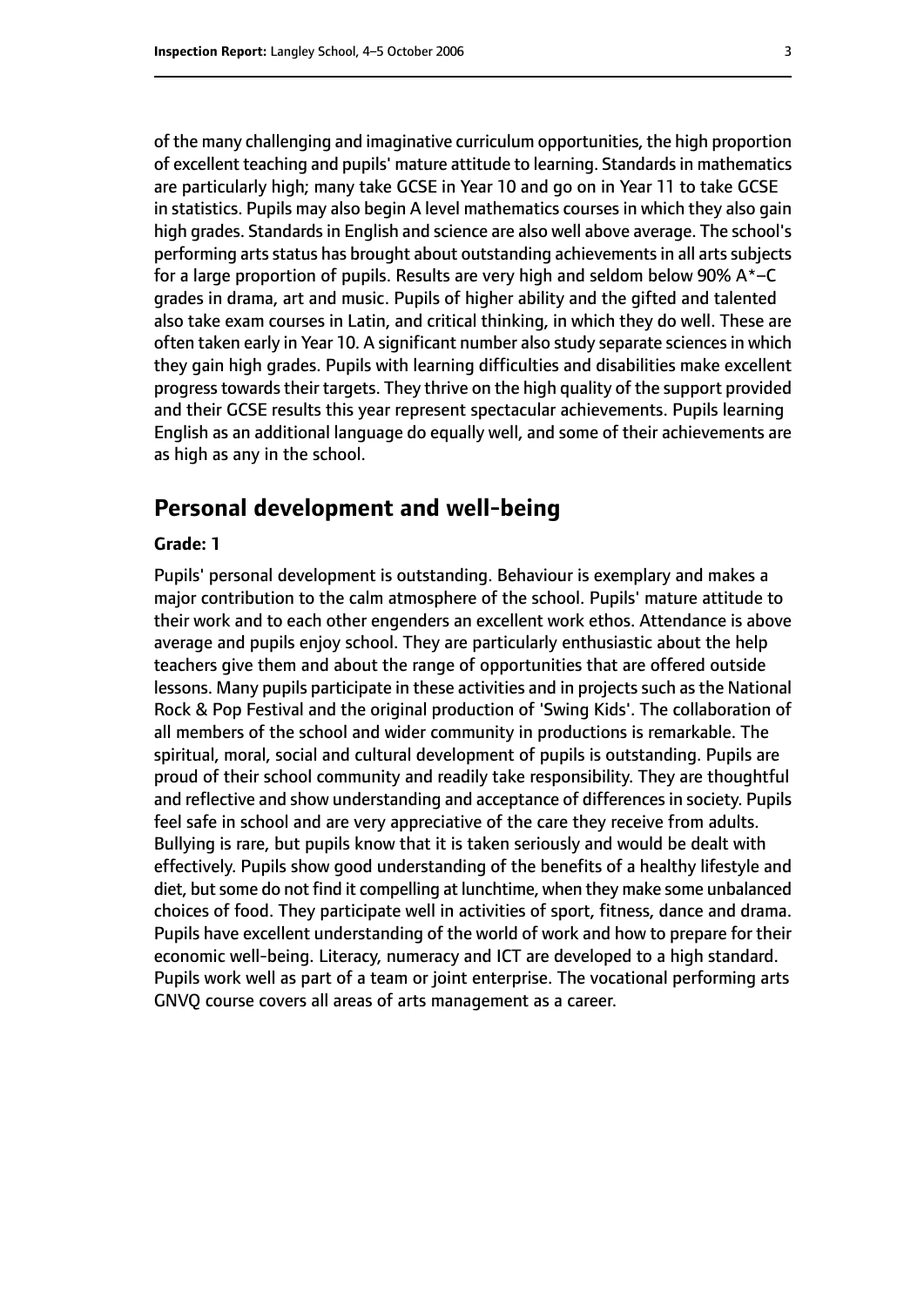# **Quality of provision**

#### **Teaching and learning**

#### **Grade: 1**

work. Lessons, often delivered with pace and challenge, impel pupils' creativity and inspire them to enjoy learning. Techniques of questioning which consolidate and extend learning are particularly well developed, and are successful in engaging boys' participation so their achievement is better than in many schools. Drama and art teaching is of a particularly high standard, and the emphasis on facilitating individual learning and expression is strong. In all lessons, very good pupil management, assured subject knowledge, strong mutual respect between teachers and pupils and clear expectations of the pupils' achievement contribute to consistent and secure learning. Regular homework helps pupils build on what they have learned in lessons, and research, often using ICT, prompts pupils to take initiative. Marking is often constructive, but its quality varies between teachers, and does not always give pupils clear guidance on how to improve their work. Lesson planning is good, promoting continuity in learning, but although different learning outcomes are expected, tasks are not always modified to challenge the differing learning needs of individual pupils. Pupils with learning difficulties and disabilities are very well integrated into mainstream classes. Teachers and teaching assistants have an excellent knowledge of pupils' needs and usually provide work at just the right level to get the best out of them.

#### **Curriculum and other activities**

#### **Grade: 1**

Pupils enjoy the challenge of an outstanding curriculum that has fully tackled the issues from the last inspection. Statutory requirements are met and the curriculum contains a number of innovative features. 'Funky Friday', in particular, gives Year 7 pupils a breadth of decision-making and group work skills which help them through their school career. Whole-year focus days such as those in careers and business enterprise, relationships education and drugs awareness add a richness and depth to the curriculum and help further develop in pupils the skills of independent learning. The impact of the school's performing arts' status has been clearly felt by pupils, who enjoy the many high quality opportunities and resources, including GNVQ courses and the 'Dovehouse' theatre. Success in performing arts is being disseminated to the all areas of the curriculum not just the modern languages department through initiatives, such as the Year 9 German pantomime project and the teaching of Italian, as part of the school's second specialism. The provision for pupils with learning difficulties and disabilities is outstanding and much improved since the last inspection. The curriculum provides an excellent balance of individual work based on pupils' specific needs and class activities that enable them to flourish alongside other pupils. The school has an extended gifted and talented pupil programme in areas as diverse as critical thinking, Greek and cosmology. The outstanding range of extracurricular activities extends and enhances pupils' learning and is a distinctive feature of the school.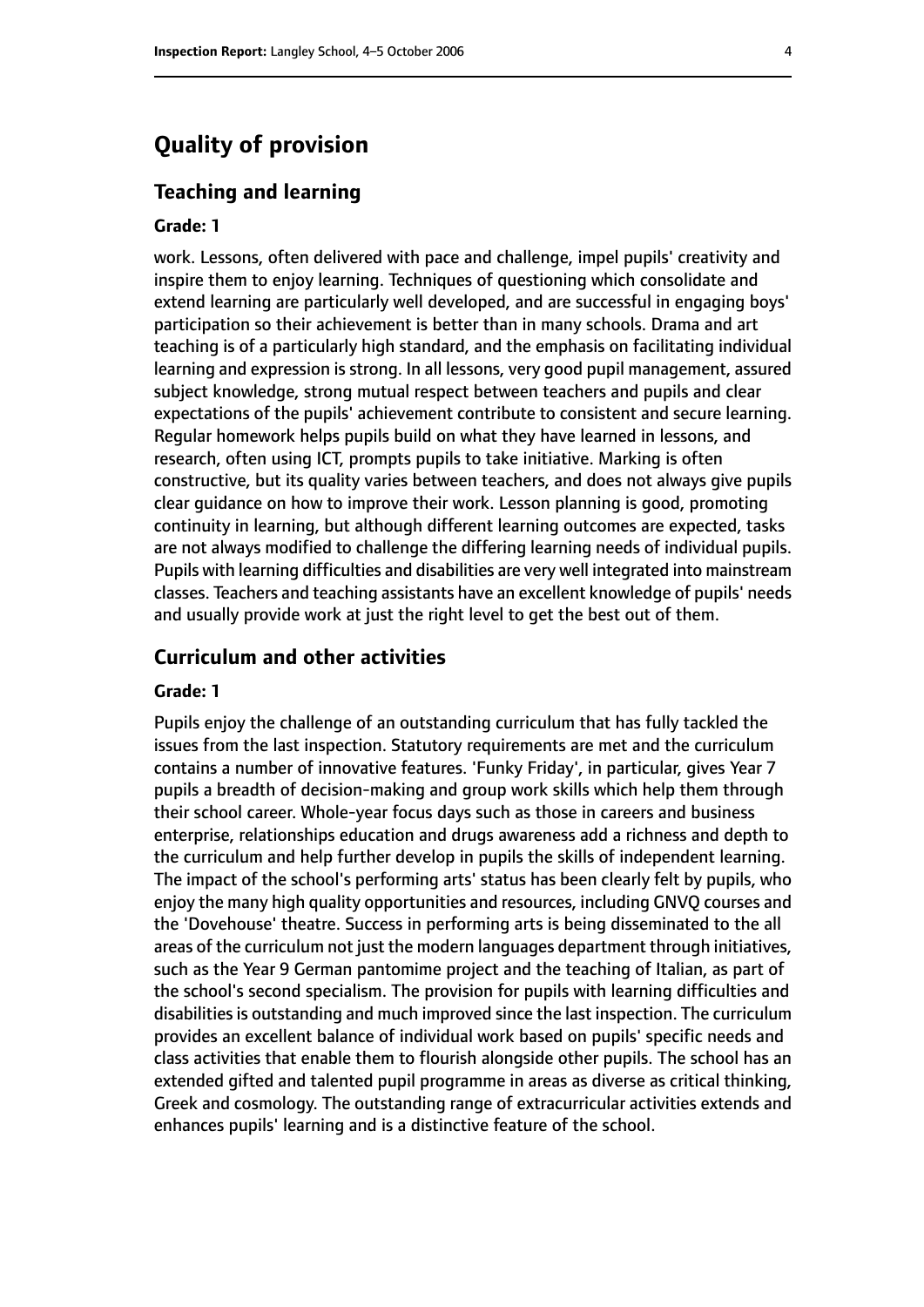#### **Care, guidance and support**

#### **Grade: 1**

The quality of care, support and guidance is outstanding. The school has created clear systems of consistent support to meet individual pupils' needs. The school works closely with parents and outside agencies to offer comprehensive, imaginative and innovative support to those pupils who are at risk of underachieving and to prevent any pupils with behavioural difficulties disrupting their own or others' education. Pupils know how well they are progressing and what they need to do to improve. They generally have a good idea of their targets, but there is some inconsistency between subjects and individual teachers in the quality of the advice that is given through marking. Pupils with learning difficulties benefit from outstanding care, support and guidance. Their needs are assessed accurately and their progress tracked carefully so they know precisely how well they are doing and what they need to do to improve. Parents are delighted with this. Auditing of performing arts ensures that the school is able to track the participation of all pupils to encourage the participation of those who are less outward-going. There is a well planned programme of advice on careers and further education. This gives pupils very good understanding of career opportunities, life after school and how to take responsibility for looking after their money. The school makes excellent use of help from outside to offer pupils a wide range of experiences.

## **Leadership and management**

#### **Grade: 1**

Leadership and management are outstanding. The inspiring leadership of the headteacher challenges staff to meet her high but realistic expectations. Senior and middle managers play significant roles in supporting and evaluating school priorities. This creates a vibrant team spirit where everyone is eager to excel. All adults and pupils are expected to do as well as they can and are given the training and opportunity to succeed. This aspect has been recognised in the school's imminent status as a training school. Leadership and management of the provision for the high proportion of pupils with learning difficulties and disabilities are outstanding. The school justifies its high reputation for the quality of the curriculum planning, assessment, teaching and learning for these pupils who make excellent progress as a result. The relentless drive for improvement in all aspects of the school's work is based on a highly effective improvement plan, which takes into account the views of the whole school community, including pupils, governors and parents. The effectiveness of initiatives for improvement are rigorously monitored and evaluated. Significant improvements are evident in teaching and learning, and these have raised standards of achievement. The school regularly meets, and frequently exceeds, its extremely challenging targets. The experienced and very supportive governing body carries out its duties extremely effectively. Financial planning is highly effective because the budget is controlled rigorously by the plans for improvement and monitored efficiently by the staff and governors. The school did not evaluate all aspects of its work as highly asthe inspectors.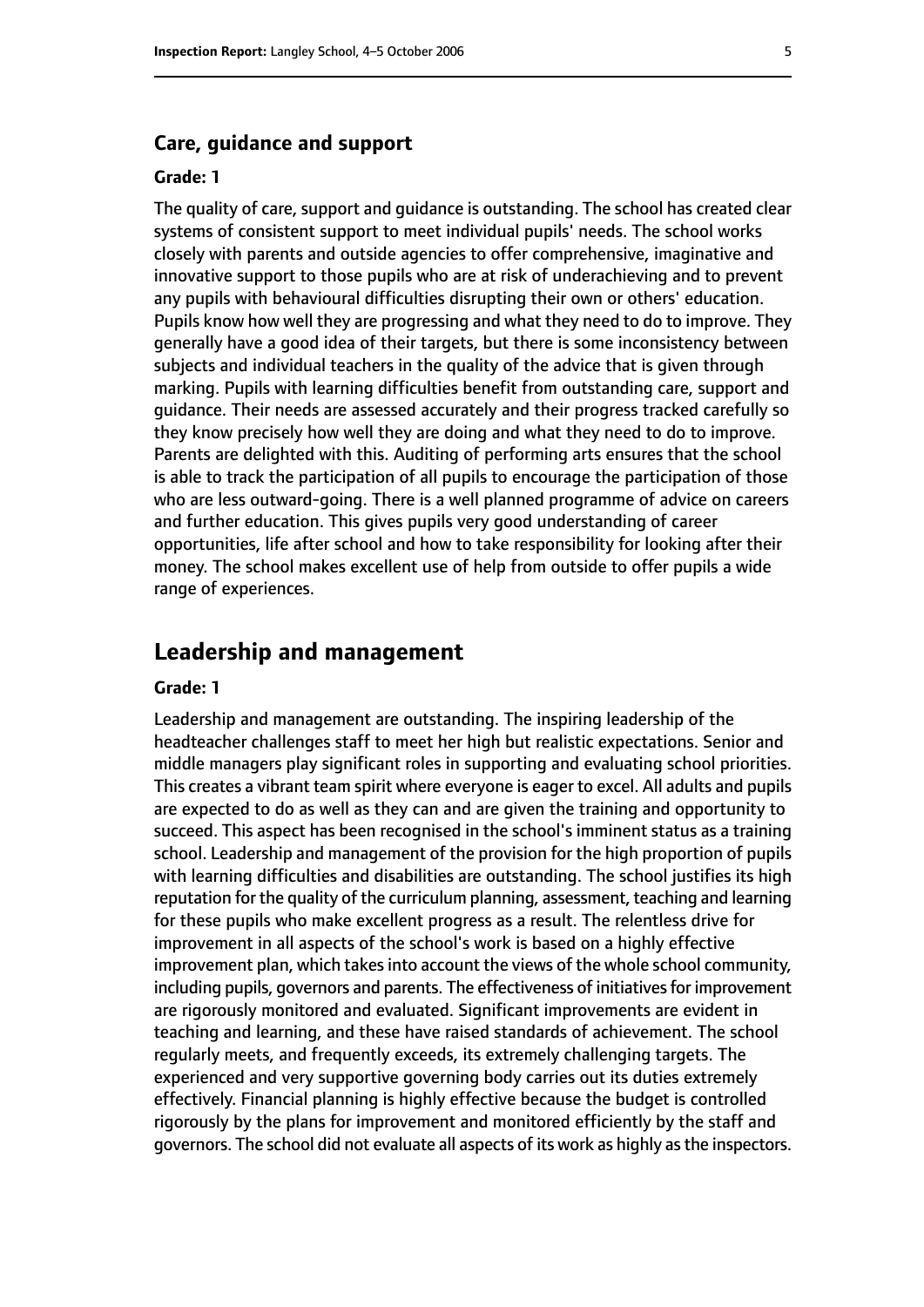The school's self-evaluation is nonetheless exceptionally effective because it has resulted in measures being put in place to successfully improve the quality of provision and to raise standards. This, and the very good improvement since the last inspection, shows that the school has excellent capacity to build on its successes and to improve further.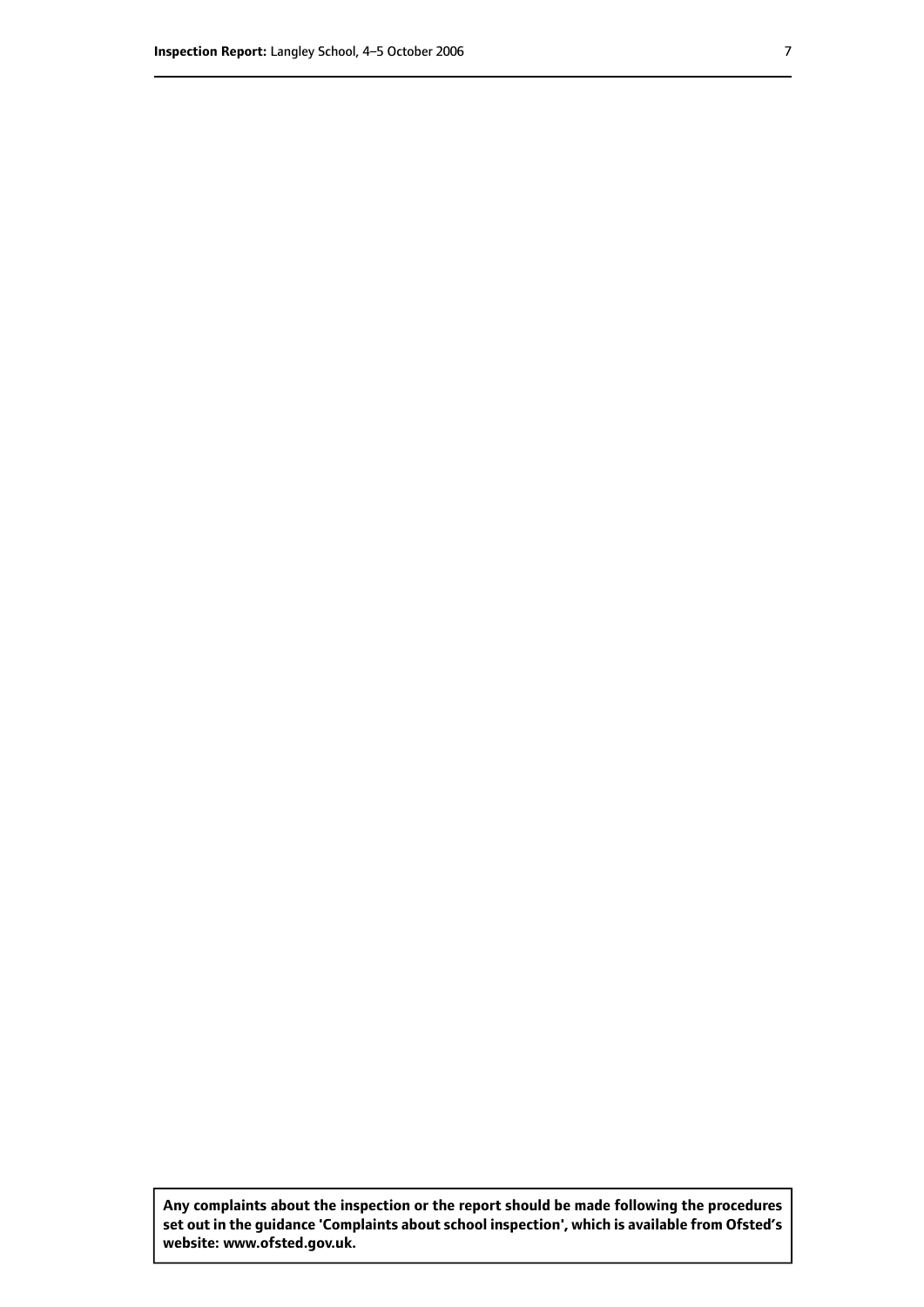# **Inspection judgements**

| $^\dagger$ Key to judgements: grade 1 is outstanding, grade 2 good, grade 3 satisfactory, and grade 4 | <b>School</b>  |
|-------------------------------------------------------------------------------------------------------|----------------|
| inadeauate                                                                                            | <b>Overall</b> |

# **Overall effectiveness**

| How effective, efficient and inclusive is the provision of education, integrated<br>care and any extended services in meeting the needs of learners? |     |
|------------------------------------------------------------------------------------------------------------------------------------------------------|-----|
| How well does the school work in partnership with others to promote learners'<br>well-being?                                                         |     |
| The effectiveness of the school's self-evaluation                                                                                                    |     |
| The capacity to make any necessary improvements                                                                                                      |     |
| Effective steps have been taken to promote improvement since the last<br>inspection                                                                  | Yes |

## **Achievement and standards**

| How well do learners achieve?                                                                               |  |
|-------------------------------------------------------------------------------------------------------------|--|
| The standards <sup>1</sup> reached by learners                                                              |  |
| How well learners make progress, taking account of any significant variations between<br>groups of learners |  |
| How well learners with learning difficulties and disabilities make progress                                 |  |

# **Personal development and well-being**

| How good is the overall personal development and well-being of the<br>learners?                                  |  |
|------------------------------------------------------------------------------------------------------------------|--|
| The extent of learners' spiritual, moral, social and cultural development                                        |  |
| The behaviour of learners                                                                                        |  |
| The attendance of learners                                                                                       |  |
| How well learners enjoy their education                                                                          |  |
| The extent to which learners adopt safe practices                                                                |  |
| The extent to which learners adopt healthy lifestyles                                                            |  |
| The extent to which learners make a positive contribution to the community                                       |  |
| How well learners develop workplace and other skills that will contribute to<br>their future economic well-being |  |

# **The quality of provision**

| How effective are teaching and learning in meeting the full range of the<br>learners' needs?          |  |
|-------------------------------------------------------------------------------------------------------|--|
| How well do the curriculum and other activities meet the range of needs<br>and interests of learners? |  |
| How well are learners cared for, guided and supported?                                                |  |

 $^1$  Grade 1 - Exceptionally and consistently high; Grade 2 - Generally above average with none significantly below average; Grade 3 - Broadly average to below average; Grade 4 - Exceptionally low.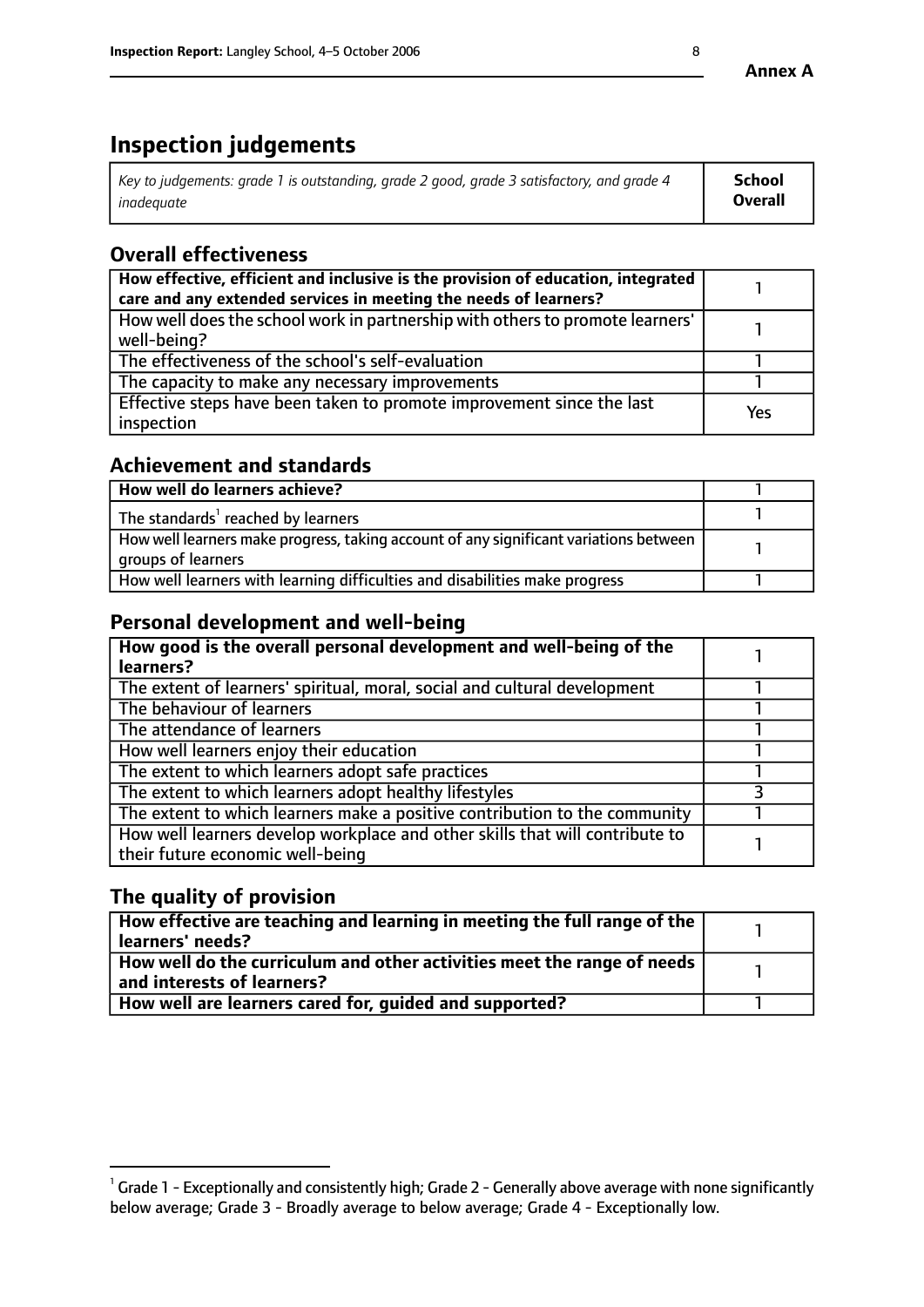# **Leadership and management**

| How effective are leadership and management in raising achievement<br>and supporting all learners?                                              |     |
|-------------------------------------------------------------------------------------------------------------------------------------------------|-----|
| How effectively leaders and managers at all levels set clear direction leading<br>to improvement and promote high quality of care and education |     |
| How effectively performance is monitored, evaluated and improved to meet<br>challenging targets                                                 |     |
| How well equality of opportunity is promoted and discrimination tackled so<br>that all learners achieve as well as they can                     |     |
| How effectively and efficiently resources, including staff, are deployed to<br>achieve value for money                                          |     |
| The extent to which governors and other supervisory boards discharge their<br>responsibilities                                                  |     |
| Do procedures for safequarding learners meet current government<br>requirements?                                                                | Yes |
| Does this school require special measures?                                                                                                      | No  |
| Does this school require a notice to improve?                                                                                                   | No  |